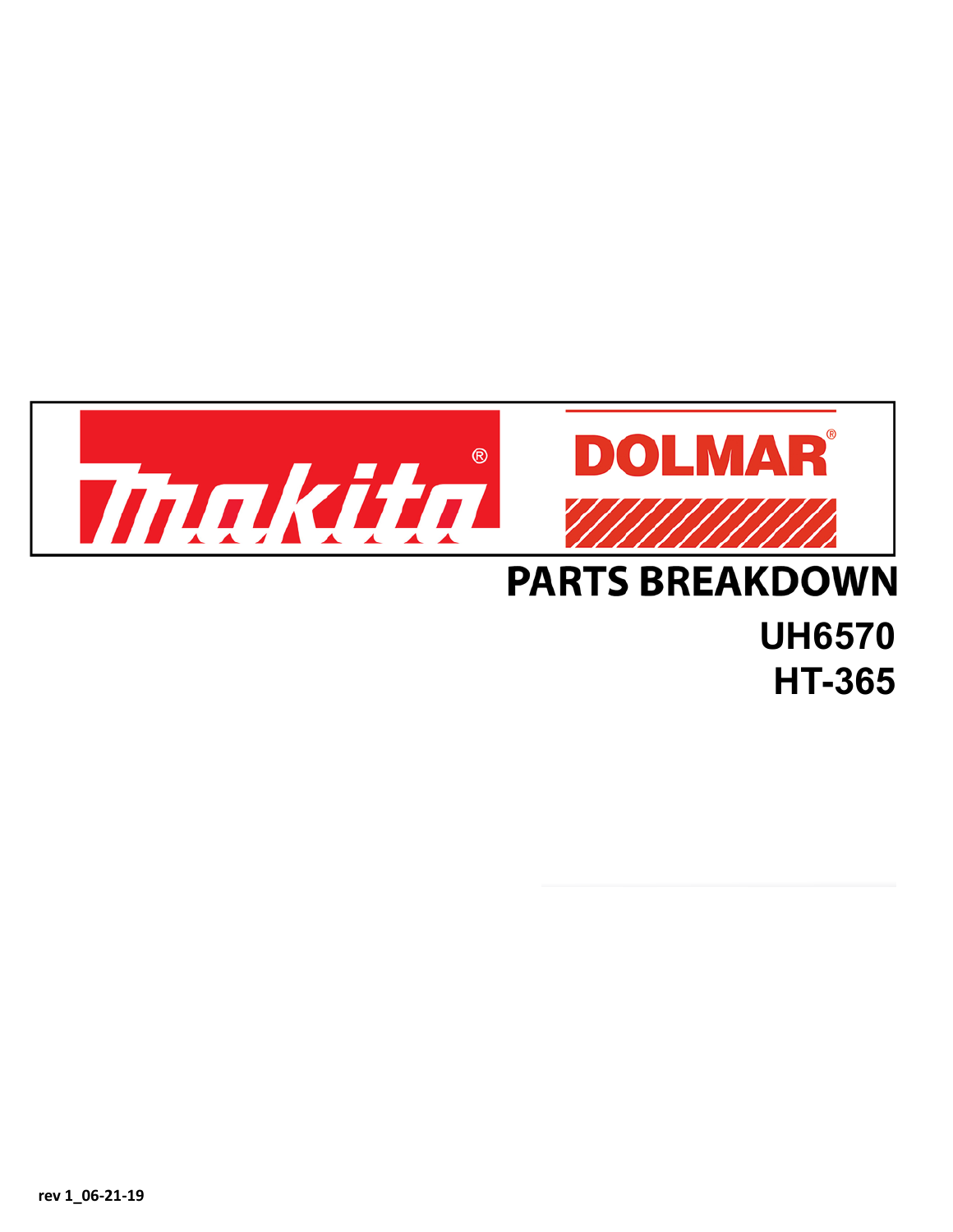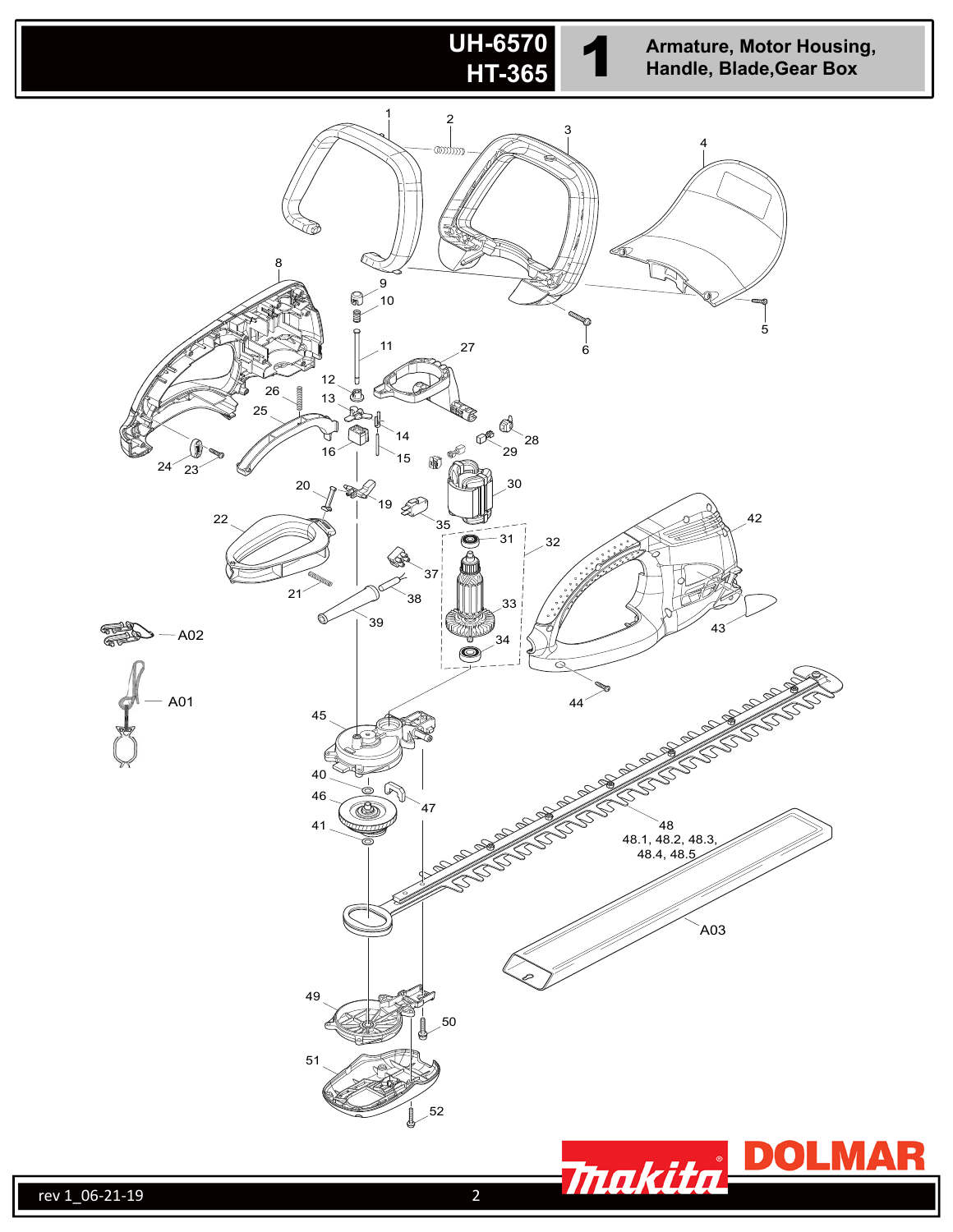

**H-6570 1 Armature, Motor Housing, HT-365 1 Handle, Blade,Gear Box** 

| Products with multiple versions are listed in subsiding order with the newest version on top not indented. |                |             |                             |                |                |                      |                |  |  |  |
|------------------------------------------------------------------------------------------------------------|----------------|-------------|-----------------------------|----------------|----------------|----------------------|----------------|--|--|--|
| <b>Section</b>                                                                                             | .<br>2<br>Fig. | Part No.    | <b>Description</b>          | UH6570         | HT-365         | <b>Tech Bulletin</b> | <b>Notes</b>   |  |  |  |
| $\mathbf 1$                                                                                                | $\mathbf{1}$   | 450444-8    | SWITCH LEVER B              | $\mathbf{1}$   | $\mathbf 1$    |                      |                |  |  |  |
| 1                                                                                                          | 2              | 233157-4    | <b>COMPRESSION SPRING 9</b> | 1              | $\mathbf 1$    |                      |                |  |  |  |
| 1                                                                                                          | 3              | 450442-2    | <b>FRONT GRIP</b>           | 1              | $\mathbf 1$    |                      |                |  |  |  |
| 1                                                                                                          | 4              | 158912-2    | PROTECTOR COMPLETE          | $\mathbf{1}$   | $\mathbf 1$    |                      |                |  |  |  |
| 1                                                                                                          | 5              | 265995-6    | <b>TAPPING SCREW 4X18</b>   | $\overline{2}$ | 2              |                      |                |  |  |  |
| 1                                                                                                          | 6              | 911253-5    | PAN HEAD SCREW M5X30        | $\overline{2}$ | $\overline{c}$ |                      |                |  |  |  |
| 1                                                                                                          | 8              | 188567-9    | HOUSING SET, BLUE INC 42    | $\mathbf{1}$   |                |                      | <b>MAKITA</b>  |  |  |  |
| 1                                                                                                          | 8              | 188568-7    | HOUSING SET, RED INC 42     |                | $\mathbf 1$    |                      | <b>DOLMAR</b>  |  |  |  |
| 1                                                                                                          | 9              | 417740-7    | <b>INSULATION CAP</b>       | $\mathbf{1}$   | $\mathbf 1$    |                      |                |  |  |  |
| 1                                                                                                          | 10             | 233288-9    | <b>COMPRESSION SPRING 8</b> | 1              | $\mathbf 1$    |                      |                |  |  |  |
| 1                                                                                                          | 11             | 268077-3    | PIN <sub>5</sub>            | 1              | $\mathbf 1$    |                      |                |  |  |  |
| 1                                                                                                          |                | 12 417727-9 | CAP HOLDER                  | 1              | $\mathbf 1$    |                      |                |  |  |  |
| 1                                                                                                          | 13             | 417736-8    | <b>LIFTER</b>               | 1              | $\mathbf 1$    |                      |                |  |  |  |
| 1                                                                                                          |                | 14 417735-0 | PUSHER CAP                  | $\mathbf{1}$   | $\mathbf 1$    |                      |                |  |  |  |
| 1                                                                                                          |                | 15 268237-7 | ROD <sub>3</sub>            | 1              | -1             |                      |                |  |  |  |
| 1                                                                                                          |                | 16 417781-3 | PIN HOLDER                  | 1              | $\mathbf 1$    |                      |                |  |  |  |
| 1                                                                                                          | 19             | 417737-6    | LINK                        | 1              | $\mathbf 1$    |                      |                |  |  |  |
| 1                                                                                                          | 20             | 417739-2    | <b>ROD</b>                  | 1              | $\mathbf 1$    |                      |                |  |  |  |
| 1                                                                                                          | 21             | 233156-6    | <b>COMPRESSION SPRING 5</b> | 1              | $\mathbf 1$    |                      |                |  |  |  |
| 1                                                                                                          | 22             | 417731-8    | SWITCH LEVER C              | 1              | $\mathbf 1$    |                      |                |  |  |  |
| 1                                                                                                          | 23             | 265995-6    | TAPPING SCREW 4X18          | $\overline{2}$ | 2              |                      |                |  |  |  |
| $\mathbf{1}$                                                                                               | 24             | 687063-9    | <b>STRAIN RELIEF</b>        | 1              | 1              |                      |                |  |  |  |
| 1                                                                                                          |                | 25 450443-0 | SWITCH LEVER A              | 1              | $\mathbf{1}$   |                      |                |  |  |  |
| 1                                                                                                          |                | 26 233156-6 | <b>COMPRESSION SPRING 5</b> | 1              | $\mathbf 1$    |                      |                |  |  |  |
| 1                                                                                                          |                | 27 450488-8 | <b>LEVER</b>                | $\mathbf{1}$   | -1             |                      |                |  |  |  |
| $\mathbf{1}$                                                                                               |                | 28 643935-8 | <b>BRUSH HOLDER</b>         | $2^{\circ}$    | $\overline{2}$ |                      |                |  |  |  |
| 1                                                                                                          | 29             | CB407       | CARBON BRUSH SET, 195007-0  | 1              | $\mathbf 1$    |                      |                |  |  |  |
| 1                                                                                                          |                | 30 621731-4 | FIELD 115V                  | $\mathbf{1}$   | $\mathbf 1$    |                      |                |  |  |  |
| 1                                                                                                          | 31             | 211027-7    | <b>BALL BEARING 627ZZ</b>   | 1.             | -1             |                      | Use 515736-3   |  |  |  |
| 1                                                                                                          |                | 32 515736-3 | ARMATURE ASSEMBLY 115V      | 1              | $\mathbf{1}$   |                      | Inc 31, 33, 34 |  |  |  |
| 1                                                                                                          |                | 33 241850-6 | <b>FAN 60</b>               | 1              | $\mathbf 1$    |                      |                |  |  |  |
| 1                                                                                                          |                | 34 211062-5 | BALL BEARING 6000ZZ         | 1              | -1             |                      |                |  |  |  |
| 1                                                                                                          |                | 35 650608-6 | SWITCH D3B6-V1AA            | 1              | $\mathbf 1$    |                      |                |  |  |  |
| 1                                                                                                          |                | 37 654531-7 | TERMINAL BLOCK 2P           | 1              |                |                      |                |  |  |  |